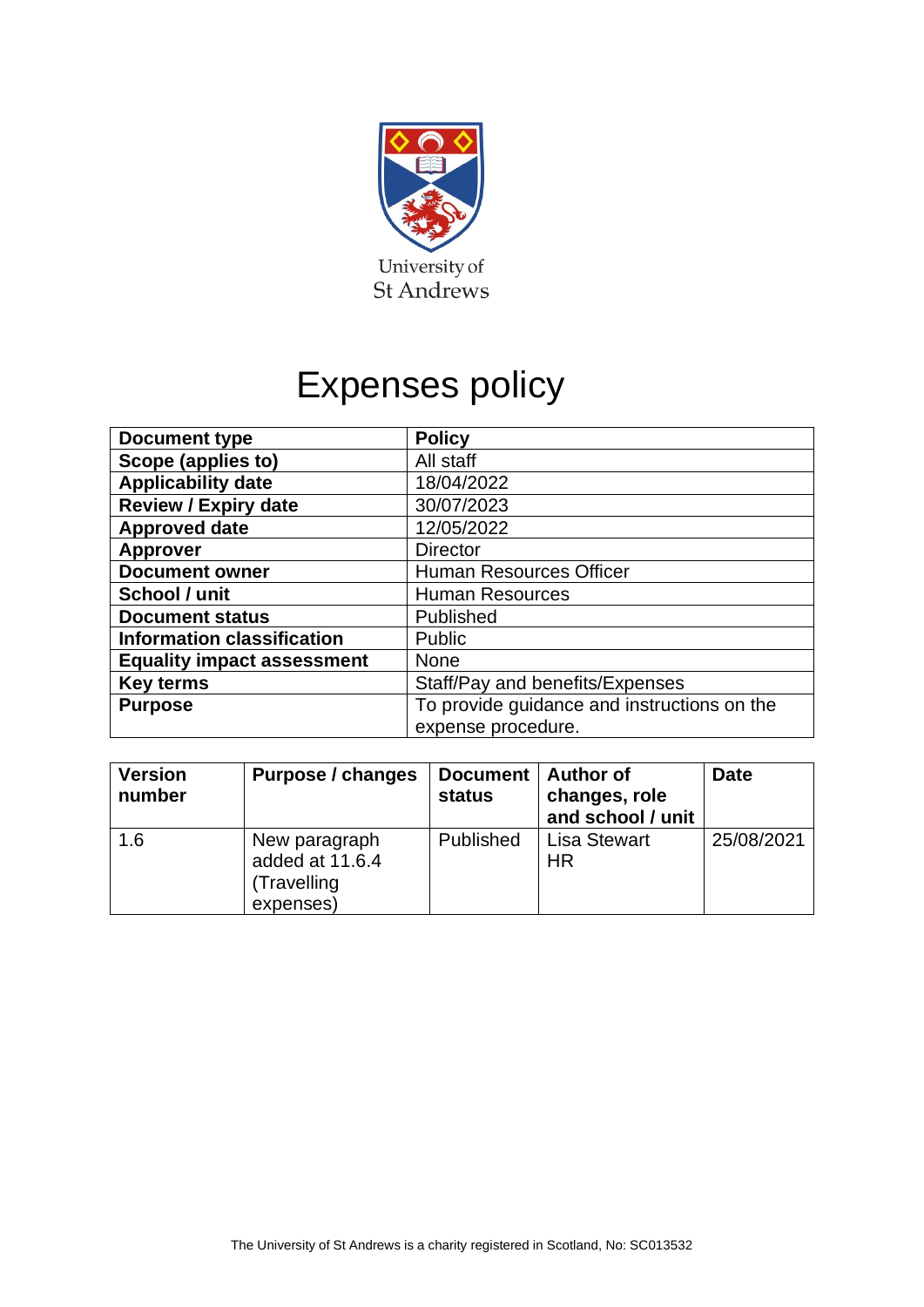# **Table of contents**

| 1.  | Purpose                                       | 3              |
|-----|-----------------------------------------------|----------------|
| 2.  | Scope                                         | 3              |
| 3.  | Principles                                    | 3              |
| 4.  | Staff expense claims                          | $\overline{4}$ |
| 5.  | Non-staff expense claims                      | 4              |
| 6.  | Expense payment procedure                     | $\overline{4}$ |
| 7.  | Authorisation of expenses                     | $\overline{4}$ |
| 8.  | Cash advance                                  | 5              |
| 9.  | Payments direct to external suppliers         | 5              |
| 10. | Petty cash and small gifts                    | 6              |
| 11. | Travelling expenses                           | $\overline{7}$ |
| 12. | Hotel accommodation                           | 9              |
| 13. | Subsistence                                   | 10             |
| 14. | <b>Working lunches</b>                        | 10             |
| 15. | Entertainment                                 | 11             |
| 16. | Out of pocket expenses                        | 12             |
| 17. | Eye tests                                     | 12             |
| 18. | <b>Training courses</b>                       | 12             |
| 19. | Uniforms                                      | 13             |
| 20. | Professional subscriptions                    | 13             |
| 21. | Telephone calls and IT related expenses       | 13             |
| 22. | Removal and relocation expenses for employees | 13             |
| 23. | Support                                       | 15             |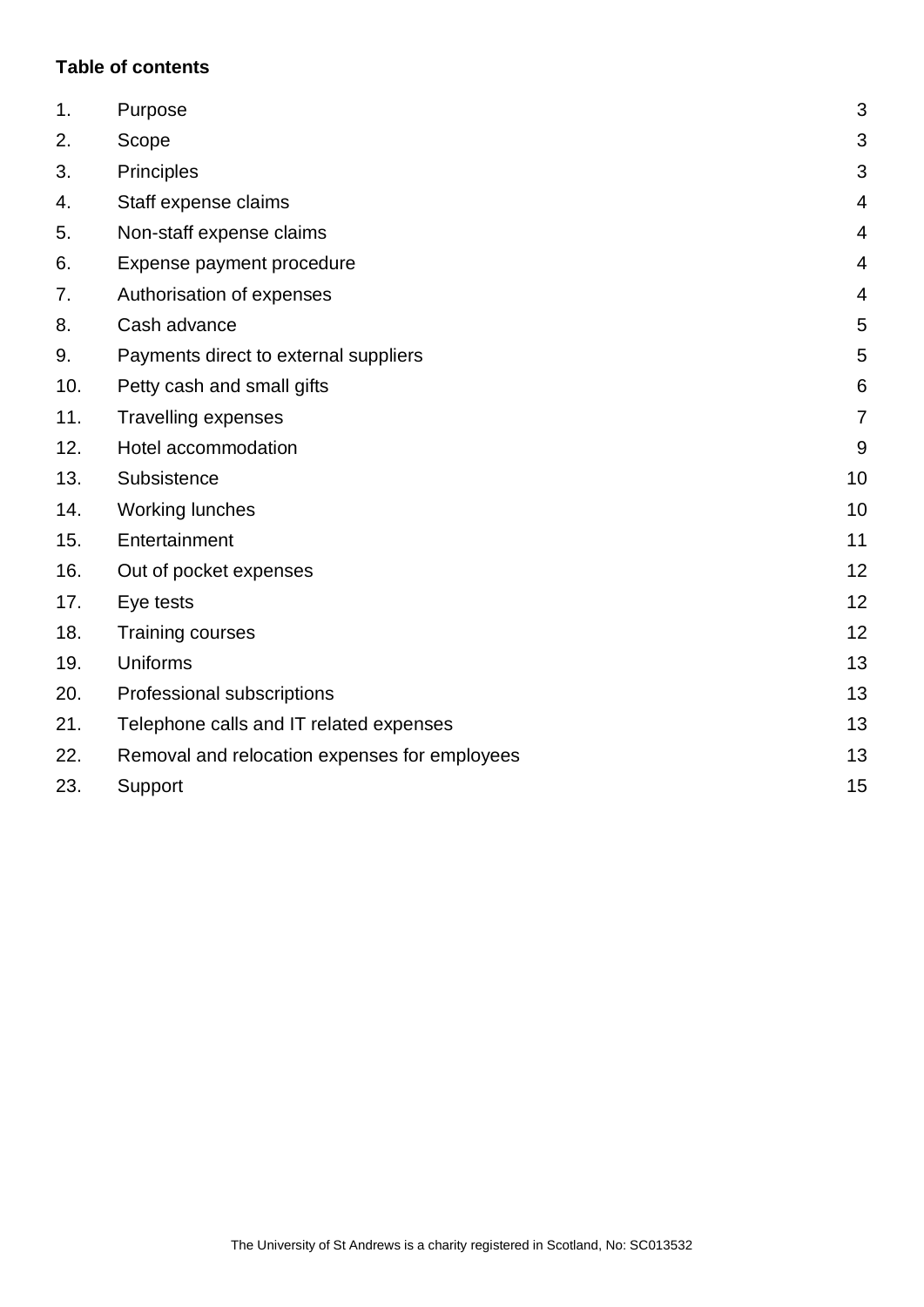# <span id="page-2-0"></span>**1. Purpose**

1.1 The purpose of this policy is to set out the procedure that must be followed when making business travel arrangements, when making purchases using a corporate credit card, for the reimbursement of expense claims incurred on University business or where hospitality, travel or subsistence type purchases are invoiced directly to the University.

# <span id="page-2-1"></span>**2. Scope**

2.1 This policy applies to all employees of the University and to all non-staff members claiming personal expense reimbursement from the University. It applies to all corporate card holders, card approvers, buyers and budget-approvers.

# <span id="page-2-2"></span>**3. Principles**

- 3.1 University employees will be reimbursed for the actual cost of expenses incurred wholly, exclusively and necessarily in the performance of University business as described in this policy and as laid out in the Court Standing Financial Instructions 8.6.
- 3.2 The University reserves the right to recover unauthorised expenses, whether expense claim, credit card or supplier invoice, from employees who have not had sign off through the normal channels or where the spend is deemed inappropriate and is not in line with the principles and guidelines laid out in the financial operating procedure. Payment will be deducted from salary.
- 3.3 The policy applies to all expenditure, regardless of funding source, and covers all personal business expenses irrespective of the payment method applying equally to credit card transactions, petty cash purchases, purchase invoices and individual expense claims.
- 3.4 In the interests of value for money and to support the appropriate use of public funds, employees are expected to be prudent in their spending. Authorisers are required to be diligent in their review and approval of expenses to avoid the University incurring any unnecessary expense. If an employee has charged inappropriate spend to the University (via invoice or corporate card) authorisers should ensure that the cost is coded to 1-ZBS0- DECLIN-8570 and note the name of the member of staff from whom the costs should be recovered. The unauthorised spend will then be recovered directly from the employee's salary.
- 3.5 The majority of business expenditure should be incurred through University approved purchasing routes, principally University orders raised on the Financial Management System [\(APTOS\)](https://www.st-andrews.ac.uk/staff/money/aptossystem/) and University Credit Cards, rather than incurred directly by the employee. Expense claims should therefore be used to reimburse incidental expenses only. Items such as books, equipment, computer hardware and software should be purchased **through the University's** principal purchasing routes. Further information can be found on the [Financial Operating Procedures webpage.](https://www.st-andrews.ac.uk/staff/policy/financialoperatingprocedures/)
- 3.6 All University spend is subject to audit by government agencies, internal and external auditors and other sponsors. Thorough documentation and accounting are essential.
- 3.7 All University spend is subject to scrutiny under FOI. All employees should ensure that any claim being made is justifiable and legitimate and will not risk bringing the University into disrepute.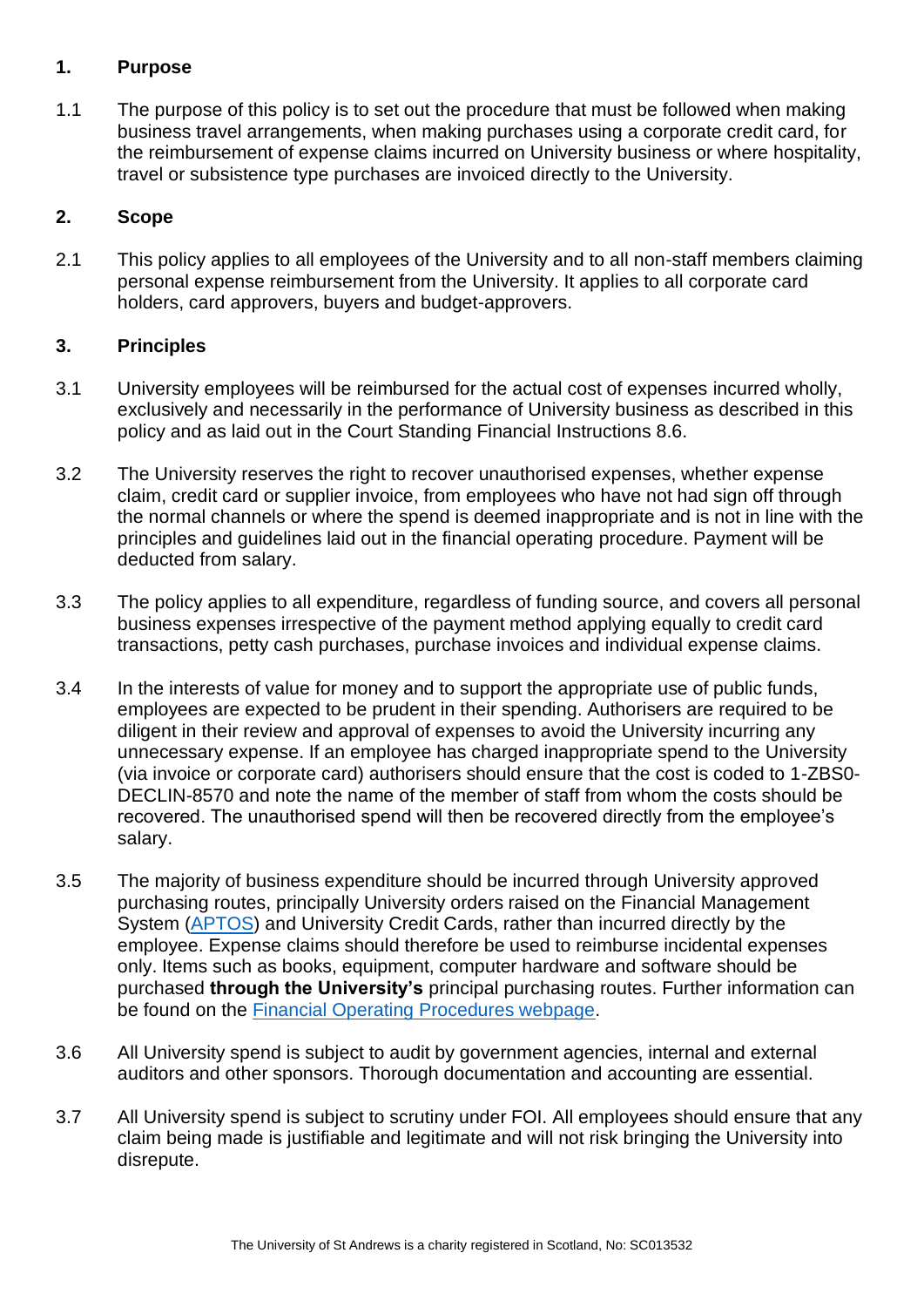- 3.8 The University is committed to the highest standards of openness and accountability and is committed to carrying out its academic and business functions in an honest and ethical manner.
- 3.9 The University is committed to the prevention of bribery and to observing the provisions of the Bribery Act 2010 and will not tolerate bribery or other improper conduct either inside the UK or abroad, by employees or other individuals or organisations who perform services for or on behalf of the University.
- 3.10 Any attempt to submit a false or inappropriate claim will be treated as a serious disciplinary offence.

#### <span id="page-3-0"></span>**4. Staff expense claims**

4.1 Staff expenses are now managed online via [Self-Service.](https://www.st-andrews.ac.uk/selfservice/) This allows employees to submit claims at any time and for these to be approved via the relevant authorisation route with access to monitor progress of the claim.

# <span id="page-3-1"></span>**5. Non-staff expense claims**

5.1 Non-staff members should claim for expenses via the Non-Staff Expenses portal. To begin a claim, you must contact the relevant School/Unit Administrator who will provide you with a secure link to access the portal.

#### <span id="page-3-2"></span>**6. Expense payment procedure**

- 6.1 In order to comply with HMRC requirements, reimbursement of expenses will only be made on production of receipts or invoices, except in the limited instances where fixed rate allowances apply and receipts are not required – see [section 16.](#page-11-0) Mileage claims do not require a receipt. **Please note** that if an expense has been incurred and the receipt subsequently lost then the cost should be charged to a School/Unit/Individual code as appropriate. It cannot under any circumstances be coded to a research grant.
- 6.2 Ordinarily claims should only be submitted for the person making the claim. Where a claim is made for multiple individuals all designations/organisations should be listed.
- 6.3 Expense claims should provide adequate detail on both the business reason for the expense and the expense itself. For example, "*return rail fare to attend XXX conference in Brussels*"
- 6.4 Claimants are encouraged to submit claims within one month (and no later than three months) of the expense being incurred.

#### <span id="page-3-3"></span>**7. Authorisation of expenses**

- 7.1 All expenses must be authorised, and no claimant may authorise their own claim. By authorising transactions, the authoriser is confirming that the costs for the purpose of University business have been incurred, that there is sufficient budget to cover the expense and that supporting documentation, such as a receipt, is provided for HMRC and Grant Claim purposes.
- 7.2 Where an employee incurs expenses frequently as part of their routine duties, we recommend applying for a credit card to facilitate payment. More guidance can be found on the [Money Matters webpage.](https://www.st-andrews.ac.uk/staff/money/corporatecards/) The following individuals must authorise expenses: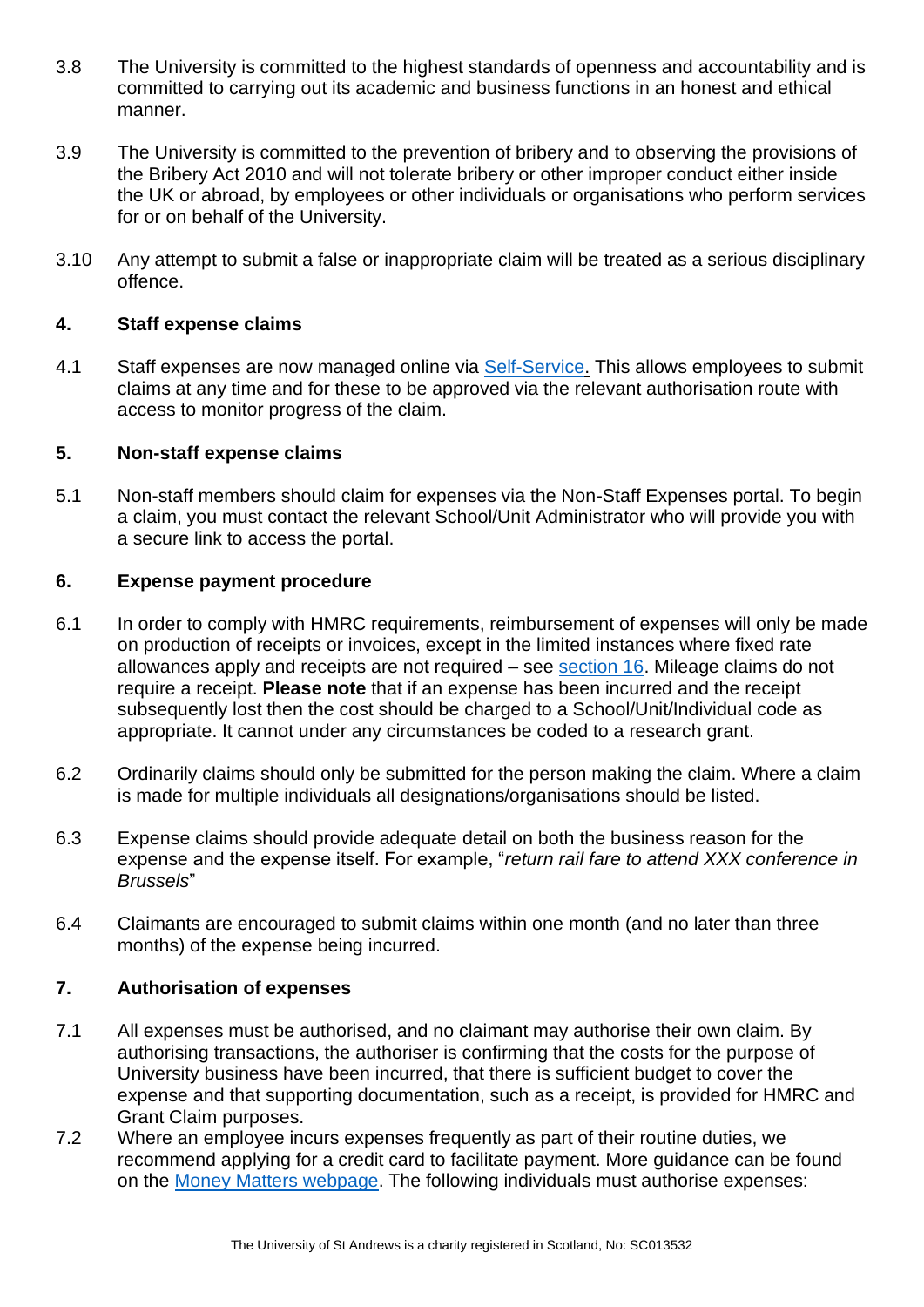- Claims by employees shall be authorised by the Head of School/Unit or nominated deputy who has appropriate seniority and budget authority. Appropriate seniority means someone of the same grade or higher than the individual making the purchase. Staff on grants should have their claims authorised by their Principal Investigator. Claims should be authorised as soon as possible to minimise delay in settlement.
- Individuals who are not members of staff must have their expense claims authorised by the authorised signatory for the appropriate cost centre. This information can be found on the [Money Matters webpage.](http://www.st-andrews.ac.uk/staff/money/Authorisedsignatories/)
- Heads of School/Units shall have their claims authorised by the appropriate member of the Principal's Office.
- Members of the Principal's Office (excluding the Principal) shall have their claims authorised by the Principal or, if the Principal is not available, the Quaestor & Factor.
- The Principal shall have their claim authorised by the Senior Governor.

# <span id="page-4-0"></span>**8. Cash advance**

- 8.1 Employees and postgraduate students who are about to embark on extended travel and will be required to incur expenditure while on the trip may seek authorisation for cash advances. Requests for cash advances should be made at least one month in advance of travel to allow the payment to be made with the salary payment (employees) or via bank transfer (students) immediately before the travel date. Late claims for cash advances may not be fulfilled. As part of the claim you should state how much you require, the purpose for which this is required and the planned dates of travel. You must also state on the claim that it is an advance. The requirement for authorisation for cash advances is the same as for other expenses claims.
- 8.2 Cash advances must not be used for the payment of services unless in the case of emergency. For the avoidance of doubt, payment for accommodation in cash is not permitted. In addition, University Credit Card holders cannot use their Credit Card to withdraw cash. This is in line with the [Criminal Finances Act \(2017\).](http://www.legislation.gov.uk/ukpga/2017/22/contents/enacted)
- 8.3 Within 21 days of returning from your travel you must submit an expenses claim and/or reimbursement of the advance to the [Salaries Office](https://www.st-andrews.ac.uk/hr/salariesandpensions/) (employees) or [Finance](https://www.st-andrews.ac.uk/about/professional-services/finance/) (students). Failure to do so will result in the cash advance being recovered from your next Salary payment or debt recovery procedures initiated. Please note that all expenditure made using the cash advance must conform to this policy or it will be rejected and recovered.

#### <span id="page-4-1"></span>**9. Payments direct to external suppliers**

9.1 Certain expenses and benefits are provided by way of direct payment to external suppliers of goods and services, for example, registrations for organised conferences. The conditions laid down in the relevant section of this policy (Entertainment [15](#page-10-0) & Removal and Relocation [22\)](#page-12-2) must be satisfied before the expenditure may be incurred. Any item not covered by this policy must be referred to the [Payroll & Pensions Manager](https://www.st-andrews.ac.uk/hr/hrstaff/) for guidance, before any commitment is made to incur the expense, otherwise there is no guarantee that payment will be reimbursed.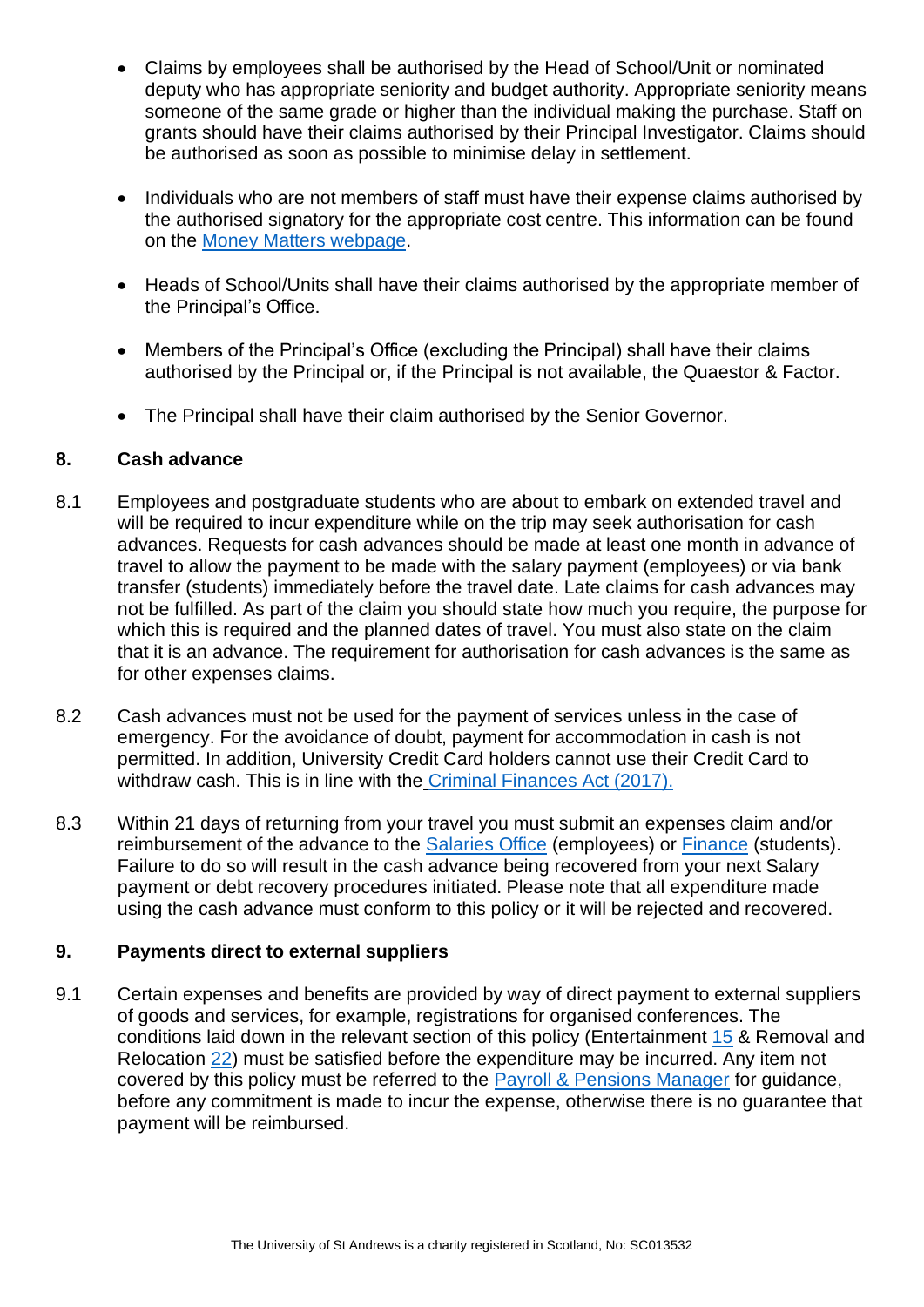# <span id="page-5-0"></span>**10. Petty cash and small gifts**

- 10.1 Petty cash is to be used only for small items of expenditure necessarily incurred for University business. The maximum individual amount which may be claimed in respect of any item through the petty cash system is normally £25. Exceptions to this are permitted at the discretion of the Finance Operations Manager.
- 10.2 An appropriate description, detailing the purpose for which the expense was incurred must be provided on the [Petty Cash Reimbursement form.](https://www.st-andrews.ac.uk/staff/money/makingpayments/pettycash/) All claims must be signed by an authorised signatory for the relevant cost centre. An itemised receipt must also be attached to the form for each item of expenditure.
- 10.3 For working lunches please refer to [section 14.](#page-9-1)
- 10.4 The following items are not allowable through Petty Cash, Credit Card or expenses claim; however, this is not an exhaustive list and approval must be sought through the Payroll & [Pensions Manager](https://www.st-andrews.ac.uk/hr/hrstaff/) as the items may be considered Benefits in Kind.
	- Cash advances
	- Vouchers for staff
	- Christmas presents
	- Any other miscellaneous items which are not for business use.
- 10.5 Small gifts, such as an arrangement of flowers and/or card in recognition of a particular event such as an employee's marriage, birth of a child or a significant birthday, and is not part of any reward for services, is permitted. Such gifts must be of a trivial amount (not more than £20), they must not be cash or cash equivalent (e.g. vouchers) and should be an infrequent occurrence. Such gifts should be coded to detail code 6197 and will be reviewed annually to ensure that they are reasonable.

# **10.6 Research volunteers, lay participants and participants in clinical trials**

- 10.6.1 On some research projects, particularly in social science or medical research, volunteers are required to take part in tests or surveys, submit measurements, or be interviewed. Small vouchers (including vouchers used in a prize draw) of no more than £50 per person, or reimbursement for out of pocket expenses as compensation for time spent, are permitted for such research project participants. The Finance Operations Manager should be contacted for guidance on how to implement this appropriately.
- 10.6.2 Such research project volunteers may be University members of staff, but their participation is not part of their duties of employment; it is undertaken in colleagues' own time and they are under no obligation to take part. Other volunteers may be "lay" people or "users" of research who are invited to attend meetings to inform the research process and direction. Any voucher under £50 per person, or reimbursement of reasonable costs of participation, including costs of travel and subsistence, is unlikely to fall within the definition of "earnings" for PAYE or NI purposes, and there will be no tax or NIC liability arising on the individual.

#### <span id="page-5-1"></span>**11. Travelling expenses**

11.1 The University has a [Sustainability Policy](https://www.st-andrews.ac.uk/media/estates/Travel%20Plan%202015.pdf) which represents a commitment by the University to conduct its business in such a way that it actively promotes environmental responsibility and sustainable development.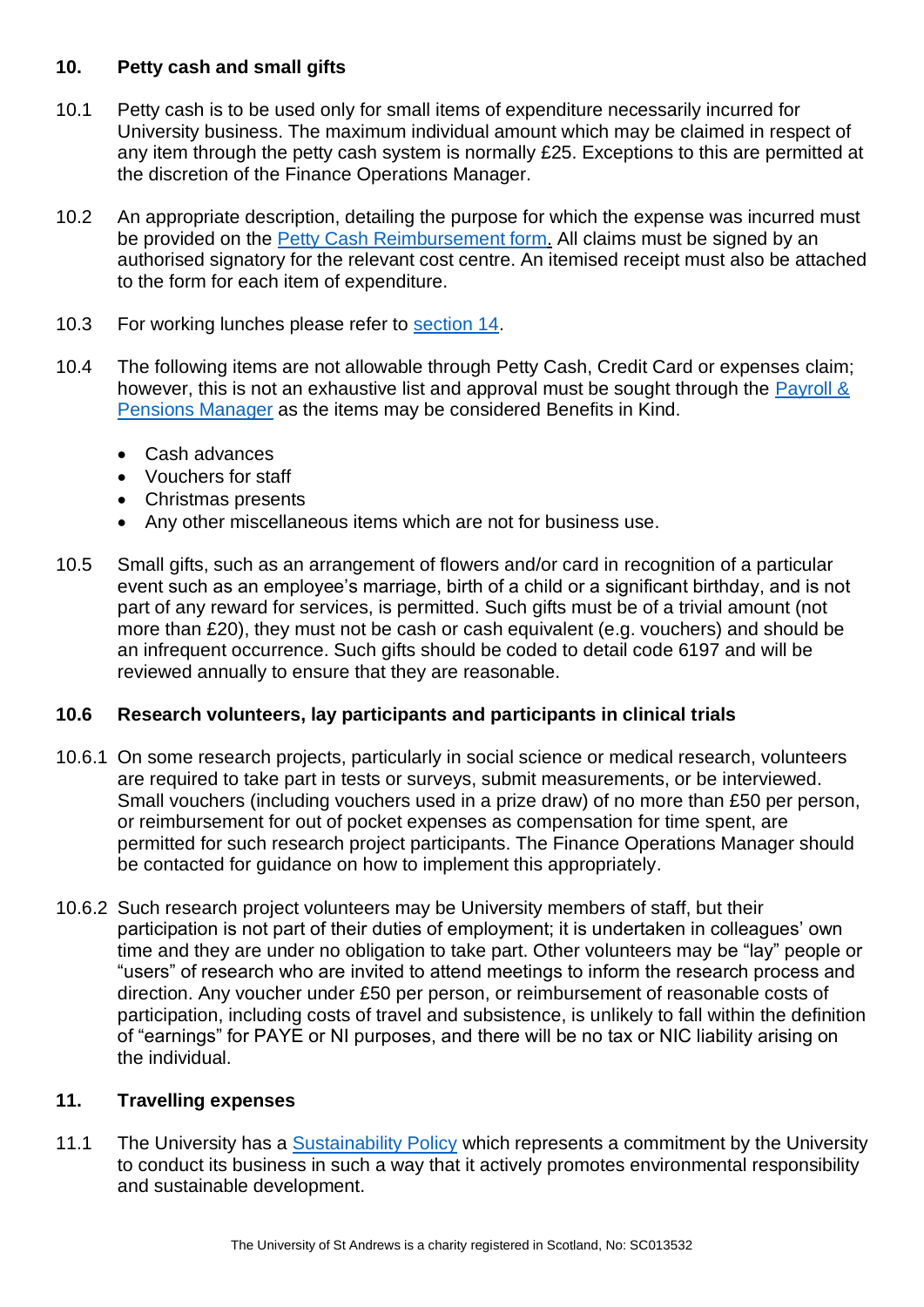- 11.2 Irrespective of the mode of transport, travel expenses may be claimed only where they are incurred on business travel.
- 11.3 Journeys between an employee's home and normal place of work are not regarded as business travel and the costs of these journeys cannot be claimed, except for:
	- attending a work-related emergency call out,
	- occasional taxi fare for late working (after 10pm), Prior approval must be sought from your Line Manager for (b).
- 11.4 Where a journey begins or ends at home, the claimant may claim the whole cost of that journey if it was carried out for business purposes and that it was necessary to travel from/to home rather than the employee's normal University location.
- 11.5 As per the University's [Travel Policy,](https://www.st-andrews.ac.uk/media/restricted/procurement/intranet/travel-policy.pdf) all travel for business purposes in excess of £300 should be booked through [DP&L Travel,](mailto:st-andrews@dpandl.co.uk) where possible and certainly for long-haul flights and overseas accommodation. If it is not possible to book your travel through the travel service, then please claim as below.

# **11.6 Air/Rail/Bus/Taxi Fares**

| <b>Air fares</b>   | Employees who need to travel by air should travel at tourist or economy<br>class. Business class is permitted on any long-haul flight in excess of 7<br>hours, where there is no rest period between landing and working.<br>Approval should be sought from the budget holder in advance of travel<br>being booked. |
|--------------------|---------------------------------------------------------------------------------------------------------------------------------------------------------------------------------------------------------------------------------------------------------------------------------------------------------------------|
| <b>Train fares</b> | As part of the University Travel Plan, and to encourage behaviours to<br>minimise the University's carbon footprint by avoiding the use of air or<br>car journeys, you may choose to travel 1 <sup>st</sup> class or in sleeper<br>accommodation for any journeys out with Scotland.                                |

- 11.6.1 'Trading down' of travel tickets i.e. travelling by a less expensive class in order to claim an extra ticket for a family member or friend is not permitted under any circumstances.
- 11.6.2 Staff are not normally expected to claim or charge taxi costs within St Andrews. If a taxi journey is felt to be necessary, then this should be agreed with the budget-holder in advance.
- 11.6.3 Air miles collected from business travel should be reported by the individual to HMRC as this is classed as a 'Benefit in Kind'.
- 11.6.4 Where travel is funded from an external source, please refer to the funders terms and conditions for any policies that may require adherence to different regulations e.g. UKRI terms and conditions strictly forbid the use of any first class travel other than in cases of health reasons where it is preapproved as necessary. It is, however, acceptable to charge the standard class equivalent to your UKRI grant and fund the monetary difference to first class/business class from elsewhere as long as all quotes/costings are retained as evidence. DP&L can facilitate with the splitting of charges required.

#### **11.7 Using your own car on business**

11.7.1 If you use your own private car on University business you must seek prior authority to do so from your Manager. You should ensure that your personal motor insurance cover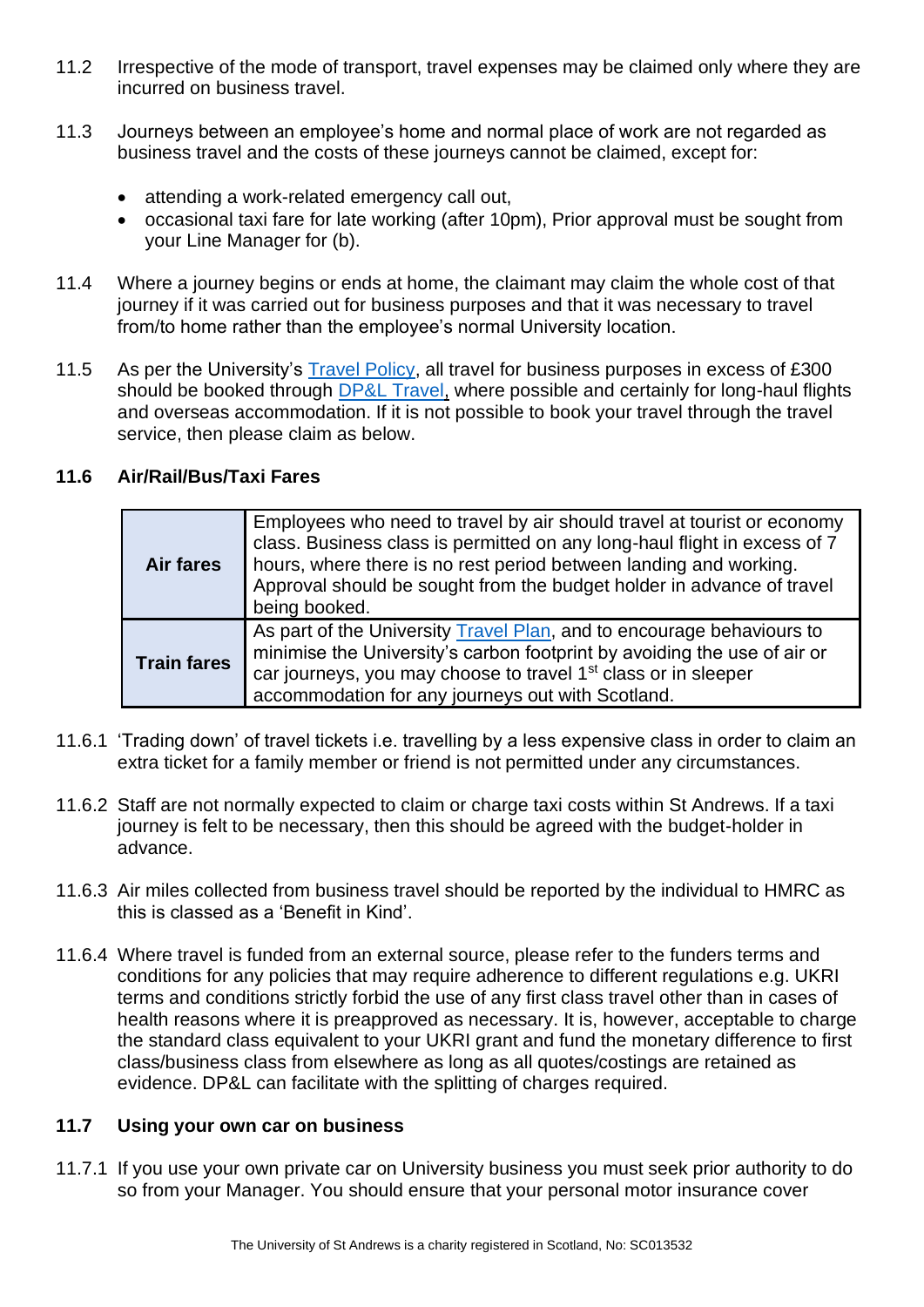extends to business use and the insurer should, if necessary, be asked to endorse the certificate to confirm that driving in the performance of the University's business is covered by your insurance policy. You must still be authorised to drive by the University even though you are not using the University's motor insurance.

- 11.7.2 Before travelling, individuals are required to compare standard class public transport costs, and, if cheaper and practical, should opt for rail travel when a direct rail service is available.
- 11.7.3 Where authority is granted by the University, expenses incurred whilst on University business out with St Andrews will be reimbursed at the rate of 45p per mile for the first 10,000 miles in any tax year (6th April  $-5<sup>th</sup>$  April), dropping thereafter to 25p per mile. The University will normally only fund the cost of mileage which totals no more than 250 miles for the return trip. Mileage claims in excess of this distance should have a clear explanation detailing why public transport was not used.
- 11.7.4 If you are authorised to use your own car on University business you should claim following the procedure described below.
- 11.7.5 Full details of the journey, including date, reason for journey, starting points and destinations, should be provided.
- 11.7.6 No tax or NIC liability arises in respect of mileage claimed for the use of the employee's own car under the above rules and details need not be reported in personal tax returns.

#### **11.8 Car-hire**

- 11.8.1 The University's Guidance on [Booking Vehicle Hire](https://www.st-andrews.ac.uk/media/restricted/procurement/intranet/car-hire-guide.pdf) while on University Business must be adhered to.
- 11.8.2 Vehicles should only be hired for official University business purposes. Prior to making any booking on behalf of a University employee, authorised bookers must strictly follow the "Requirements and Insurance Checks" as per the Guidance on Booking Vehicle Hire while on University Business (see 11.8.1).
- 11.8.3 Arnold Clark Car & Van Rental and Enterprise Rental Cars are the preferred contracted suppliers and should be used wherever possible. No other supplier agreement (see 11.8.4) should be entered without prior approval from Procurement and Environmental Health & Safety Services. *NB: These invoices are processed via Aptos Workflow and do not require individuals to make an expense claim.*
- 11.8.4 Non-Contracted Suppliers other suppliers should only be used in exceptional circumstances where no contracted suppliers can fulfil the car hire requirements. No other supplier agreement should be entered without prior approval from Procurement and Environmental Health & Safety Services. Please liaise with Procurement via telephone on extension 2523 or [procurement@st-andrews.ac.uk](mailto:procurement@st-andrews.ac.uk) with regards to your requirements.
- 11.8.5 Overseas Rentals (official University Business) this type of rental starts and finishes at an overseas location and is **NOT** covered by University insurance. Please contact the University Travel Provider – DP&L Travel (T: 01334 474404 or e-mail [st](mailto:st-andrews@dpandl.co.uk)[andrews@dpandl.co.uk\)](mailto:st-andrews@dpandl.co.uk) for prices on your overseas requirement. Remember to request information on the insurance packages on offer as these can differ from company to company. It is very important to ensure that your insurance package includes third party liability coverage. You will find that minimum limits are generally much lower than in the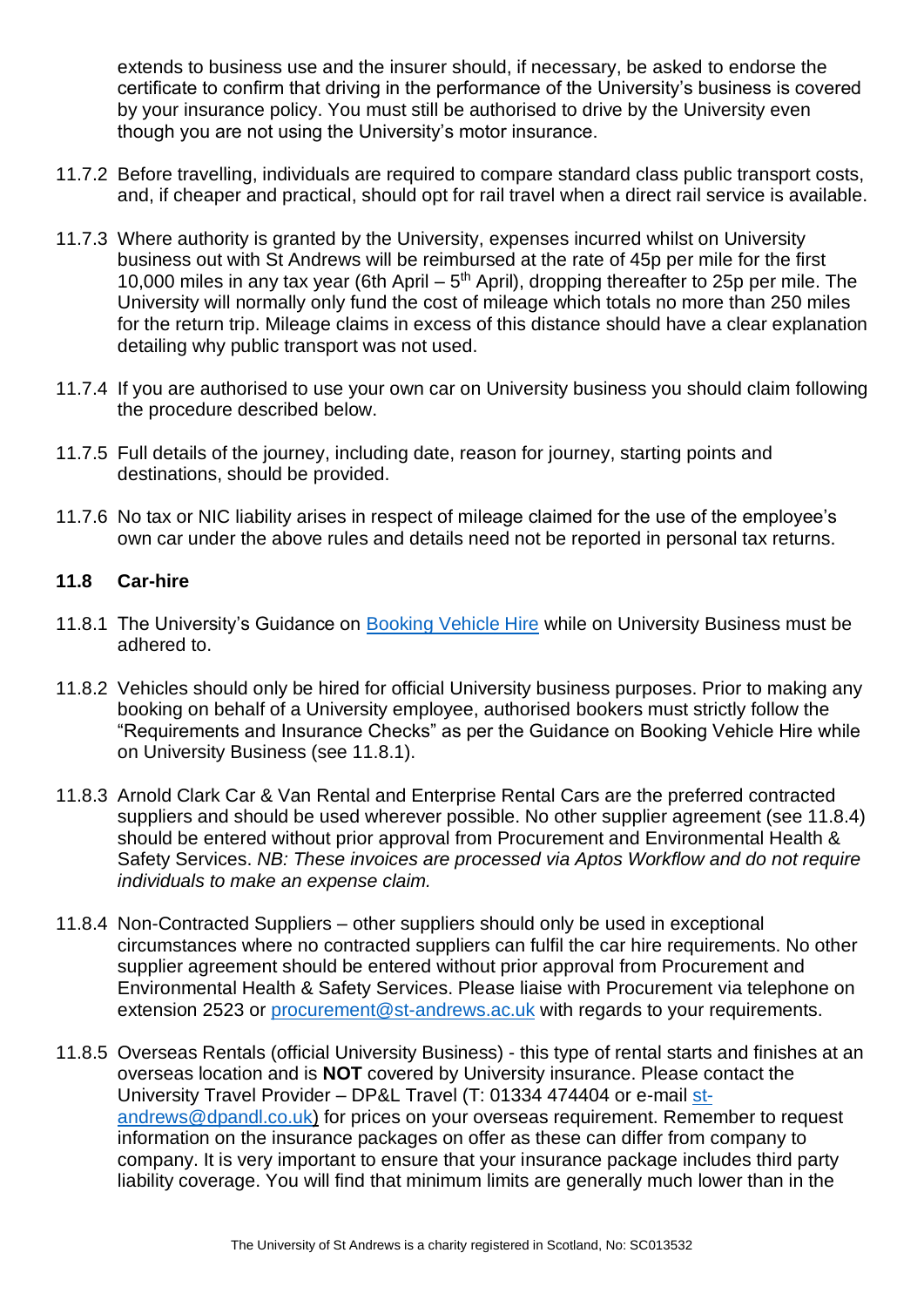UK, especially in the USA and Canada, and to protect yourself and the University you should pay extra hire charges to buy higher limits from the rental company. Different companies will offer different amounts so it is hard to be prescriptive, but several million dollars liability cover would not be untoward. *NB: These invoices are processed via Aptos Workflow and do not require individuals to make an expense claim.* School/Unit Buyer [Network Representatives](https://www.st-andrews.ac.uk/media/restricted/procurement/intranet/buyer-network-users-groupings.pdf) will be able to assist employees with all of the above

# **11.9 Use of a motorcycle for business**

11.9.1 Should you require to use a motorcycle for business travel, then an allowance of 24p per mile may be claimed. Employees should ensure that they have appropriate insurance arrangements in place for the use of a motorcycle for business purposes.

# **11.10 Fuel-University hired cars & vans**

11.10.1 The cost of fuel used for business purposes in cars and vans hired by the University should be submitted via Self-Service with relevant receipts provided.

# **11.11 Car parking**

11.11.1 Parking costs incurred in the course of business travel may be claimed, but the costs of parking at your normal place of work may not be claimed.

# **11.12 Use of bicycle for business**

11.12.1 The University's stated policy is to minimise the use of the car for travel. Employees using a bicycle for business travel can claim an allowance of 20p per mile.

#### <span id="page-8-0"></span>**12. Hotel accommodation**

12.1 When you are travelling on business you should obtain accommodation in a reasonable quality hotel (the University defines a 'reasonable quality hotel' as being one of up to 4\* standard). The University will bear the cost of the room, evening meal and breakfast and certain personal incidental expenses – see [12.5.1.](#page-9-2) Accommodation should be booked through DP&L Travel, where possible.

#### **12.2 Airbnb or similar**

- 12.2.1 Please note that the University does not actively encourage the use of Airbnb or similar accommodation as there are no regulations to ensure properties are inspected or safe nor is there any guarantee that the private vendors have liability insurance. The University will reimburse such accommodation but employees are asked to familiarise themselves with [travel guidance](https://moody.st-andrews.ac.uk/moodle/enrol/index.php?id=8220) on Airbnb provided by EHSS.
- 12.2.2 Travellers must **not** pay for services in cash unless in case of emergency but, for the avoidance of doubt, planned cash transactions with Airbnb or other providers could be construed as aiding and abetting tax evasion by a third party which is a criminal offence under the Criminal Finances Act (2017). The University will not facilitate cash transactions for Airbnb. Payment must be made via an invoice and not through staff expenses.
- 12.3 Where meals are not taken in the hotel, separate restaurant receipts should be obtained and claimed for under - see [Section 13](#page-9-0) for limits.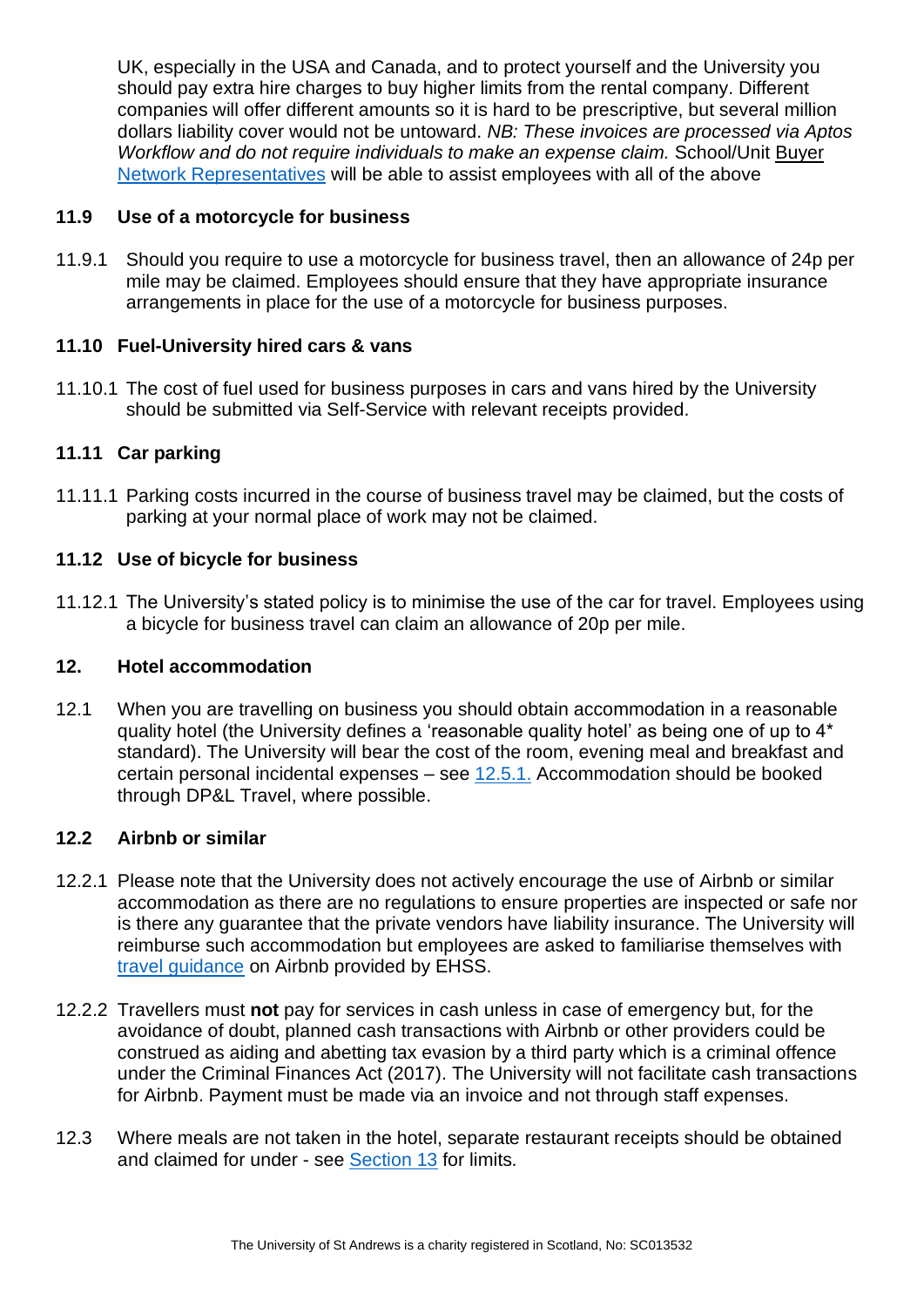# **12.4 Hotel Minibar/Movies/Phone/Gyms/SPA**

12.4.1 Items of a personal nature such as alcoholic minibar drinks, movie hire, Spa and Gym costs will not be reimbursed by the University. Where these items are included on an accommodation bill the costs should be deducted by the employee prior to the submission of the expense claim for reimbursement. Where a corporate credit card is used for payment, these types of costs should be deducted and paid for separately by the employee *before* paying the balance of the bill using the corporate card.

# <span id="page-9-2"></span>**12.5 Personal Incidental Expenses**

12.5.1 You may claim the actual costs of personal incidental expenses such as newspapers, private calls, laundry, non-alcoholic drinks etc. provided that the total amount spent on such items amounts to no more than £5 per night (where the night is spent in the United Kingdom) or £10 per night (where the night is spent outside the United Kingdom). No receipts will be required to support such a claim, but employees should claim only the costs incurred up to the limit, rather than claiming a round sum allowance. An average may be calculated only over the duration of an unbroken business trip. Any nights not spent away from home on the business trip will break the period. The University will monitor claims for personal incidental expenses to ensure HMRC limits are not exceeded.

# <span id="page-9-0"></span>**13. Subsistence**

- 13.1 If your duties require you to travel you are entitled to claim the cost of meals taken enroute. If, however you are attending a catered conference you can only claim personal incidental expenses (see section [12.5.1\)](#page-9-2).
- 13.2 Employees are entitled to claim the cost of meals taken when travelling on University business. Allowable expenses can include the cost of a meal, the cost of a reasonable level of refreshments (both alcoholic (see point [15.5](#page-10-0) and non-alcoholic) with the meal and refreshments such as tea, coffee and/or soft drinks taken between meals if they are not provided by the conference or meeting being attended. The University will reimburse actual expenditure incurred in the course of university business as long as supported by a valid receipt. Some discretion will be exercised where it is not normally possible to obtain one. Expenses claimed must be reasonable. The maximum rates allowed by HMRC are:
	- Minimum travel time of 5 hours: £5 maximum meal allowance\*
	- Minimum travel time of 10 hours: £10 maximum meal allowance\*
	- Minimum travel time of 15 hours: £25 maximum meal allowance

*\*where a meal allowance of £5 or £10 is paid and the qualifying journey lasts beyond 8pm, a supplementary rate of £10 can be paid. Please note that claims submitted over the HMRC rate will be subject to tax and NI.*

13.3 Receipts must be provided in support of claims for subsistence costs. If a receipt is not available, the employee must provide a full explanation of the reason why a receipt cannot be provided on the claim. HMRC no longer provide a dispensation for scaled subsistence rates which could previously be claimed without receipt.

# <span id="page-9-1"></span>**14. Working lunches**

14.1 In order to comply with HMRC rules, working lunches for employees can only be claimed when lunch is consumed on University premises and is considered light (i.e. sandwiches/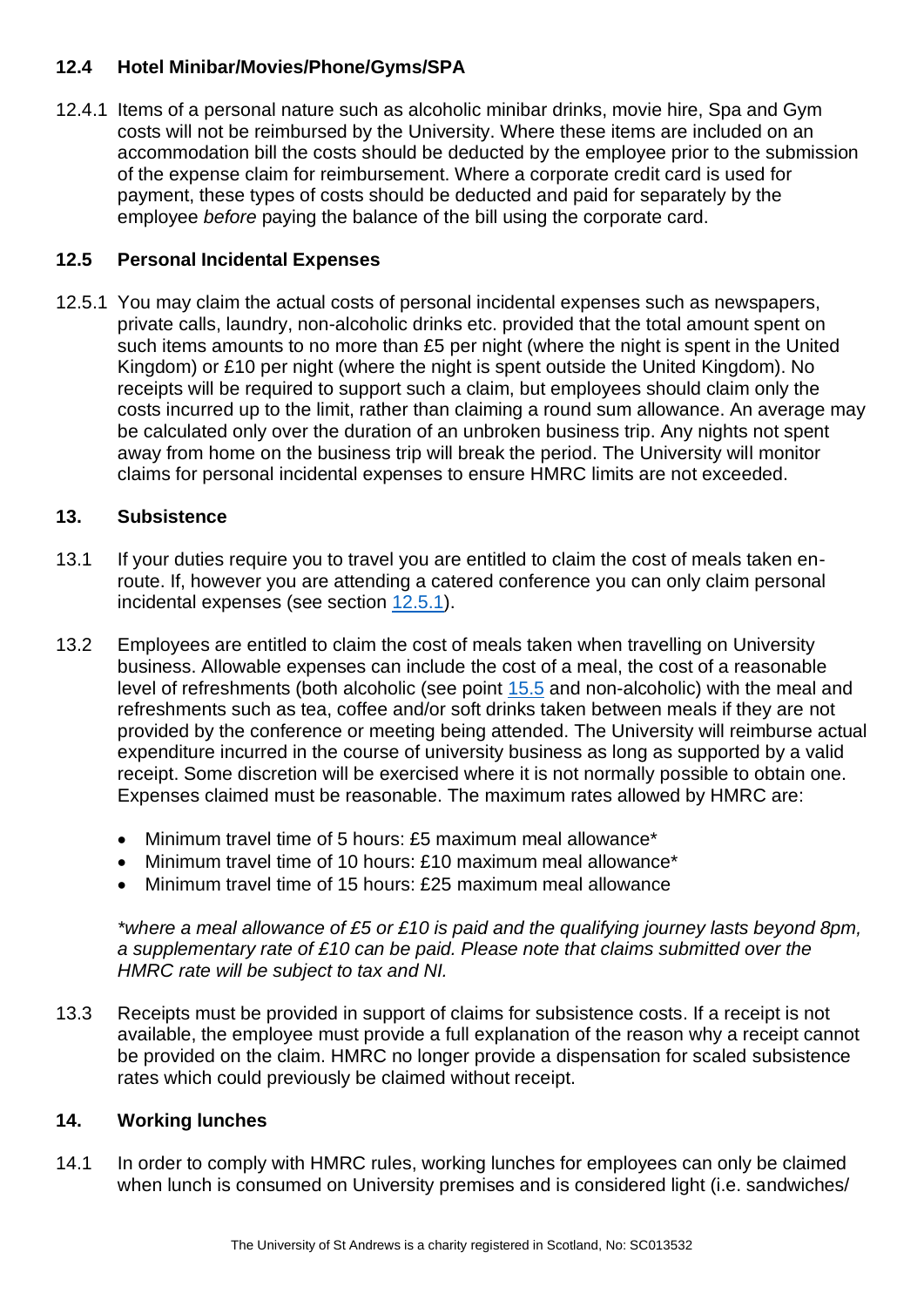crisps/biscuits/soft drinks). It must also be taken in the place where the meeting is held (i.e. a break in the meeting). If you are responsible for arranging refreshments, supplied by the University internal facilities, in connection with a meeting or training event which carries on through the normal lunch break, you should ensure that the total costs are modest.

14.2 It is the University's policy that alcohol should not normally be consumed within normal working hours. In support of this, the University will not reimburse the cost of any alcohol included within a lunchtime subsistence expense claim except in exceptional circumstances and with the prior authorisation of the Head of School/Unit. Corporate cards should not be used to purchase alcohol for consumption during normal working hours and neither should this type of spend be invoiced to the University. Reimbursement for such claims will not be made and the matter will be raised with the Head of School/Unit to clarify the expenses policy. See also section [15.5.](#page-10-0)

#### <span id="page-10-0"></span>**15. Entertainment**

- 15.1 Necessary costs of entertaining business contacts will be reimbursed on production of receipts. For this purpose, "business contacts" do not include other employees of the University or of any organisation or company associated with the University. Employees in attendance must be proportionate with the number of visitors. The University regards a maximum ratio of 3 University employees to every 1 visitor to be proportionate for these purposes. The following information must be shown on the claim form, or bill if payment is being made directly between the University and restaurant:
	- the name(s) of attendees:
	- the organisation which they represent and,
	- the purpose of the entertainment (for example, "negotiation of contract")
- 15.2 It should be noted that where practicable, all entertainment expenditure must be authorised by the Head of School/Unit before it is incurred.
- 15.3 There will be occasions when it is appropriate to provide catering to visitors from out with the University utilising restaurant facilities, rather than internal University resources. In such cases the University will reimburse the costs involved including the costs of gratuities, up to a level of 10% of the total bill (15% in the USA). However, in such cases the level of expense must be proportionate with the nature of the related business activity and the number of university employees in attendance must be proportionate with the number of visitors. The University regards a maximum ratio of 3 University employees to every 1 visitor to be proportionate for these purposes. The claim form must record the names of the people in attendance at such meals, their organisation and the purpose of the meeting. Where the University is invoiced directly, these details should be appended to the Purchase Invoice. Where the numbers of University employees attending are not proportionate, the University may charge the Income Tax and NIC implications arising against individual members of staff's salaries.
- 15.4 Costs that are incidental to business entertainment costs (for example, the cost of a taxi to a restaurant where a contact or customer is to be entertained), should be described as business entertainment on the expense claim for (and not, for example, claimed under "Travel").
- 15.5 In line with the [University's Alcohol, Drugs and Other Substance Misuse Policy,](https://www.st-andrews.ac.uk/media/human-resources/new-policy-section-documents/alcoholrelatedproblems/Policy%20and%20Guidance%20on%20the%20use%20of%20Alcohol%20Drugs%20or%20Substances.pdf) the provision of any alcoholic drinks must be moderate in relation to the cost of food consumed and be complemented by a selection of non-alcoholic alternatives. The University expects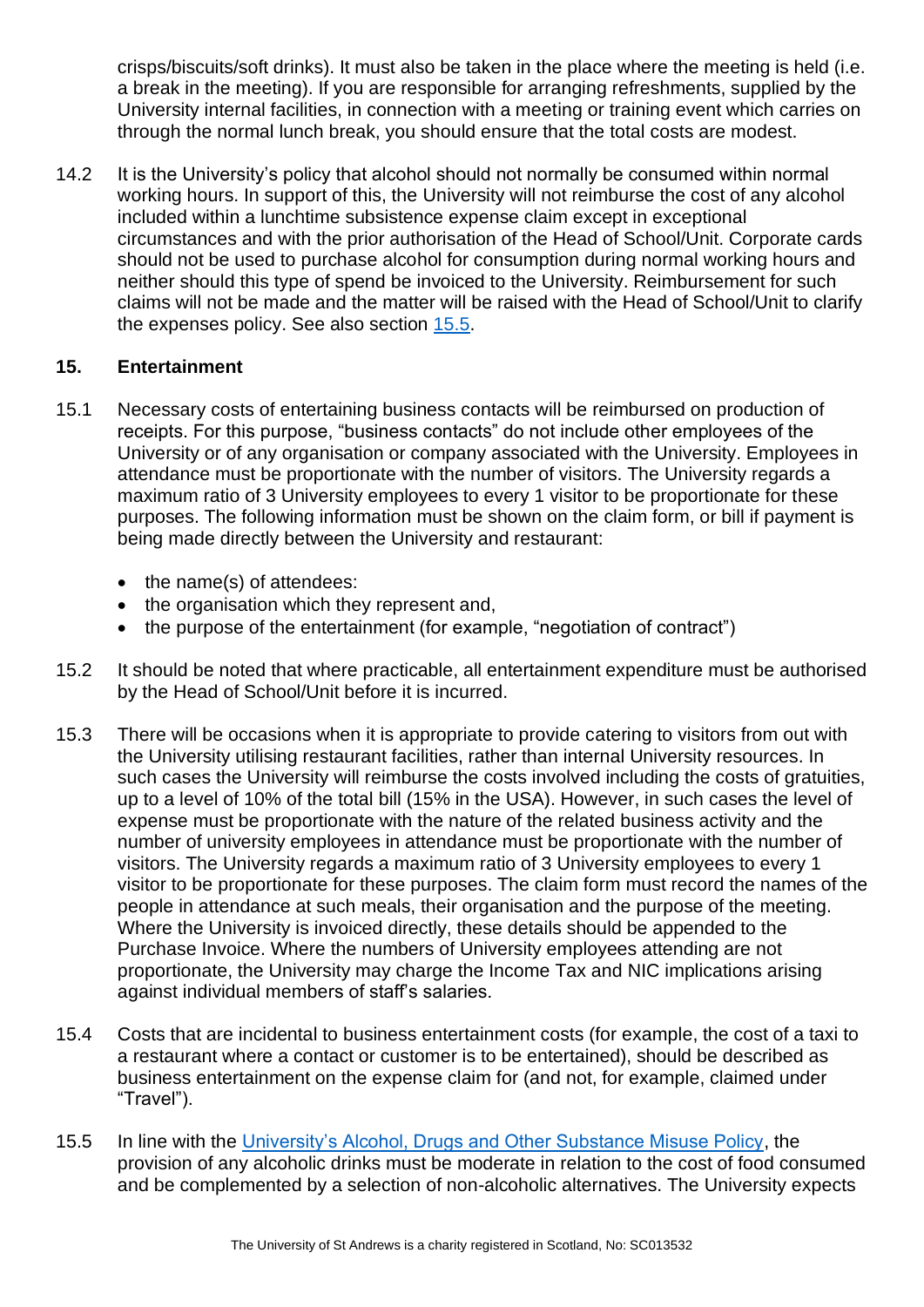that employees who consume alcohol for the purpose of hospitality must have already finished work for the day or not be required to return to work. No more than  $\frac{1}{2}$  bottle of wine per person or the alcoholic equivalent of other alcoholic beverages per evening should be claimed for by any employee.

# **15.6 Staff Social Events**

15.6.1 The University recognises the hard work undertaken by its employees and will allow the cost of an annual departmental/joint departmental social staff event to be funded from certain University funds up to the value of £25 per employee. The types of funds that should be utilised for this purpose must be funds that have been established via School/Unit income generation activity and not Scottish Funding Council or Research Grant funds. These costs should be separately identifiable and monitored at a School/Unit level to ensure that the amount per head is not breached (as this could result in a tax charge for the individual). Any cost in excess of £25 per employee must be funded by personal contributions from staff.

#### <span id="page-11-0"></span>**16. Out of pocket expenses**

16.1 You may claim/purchase small out of pocket business expenses as described under section [12.5.1](#page-9-2) above where it is not normally possible to obtain receipts. Examples of such expenses are parking meters (but not fines), tube tickets, bridge toll charges and telephone calls from public call boxes. Wherever possible, receipts should be retained and attached to claims. Claims must be limited to the actual amount of expense incurred and not claimed as a round sum allowance. All items claimed should be itemised and described as fully as possible on the claim form.

#### <span id="page-11-1"></span>**17. Eye tests**

17.1 The University will pay up to £50 towards the cost of new glasses if they are a requirement for using display screen equipment, as per [HSE Guidelines.](https://www.hse.gov.uk/msd/dse/eye-tests.htm) You should upload a copy of the prescription and receipt to your [HR Self Service Expenses Reclaim.](https://www.st-andrews.ac.uk/selfservice/) Please note, prescriptions must reference for VDU use in the workplace. When submitting the claim, employees should select Standard Expense, use the cost code CHS0 8341XX 6051, and then submit for approval by [Occupational Health.](https://www.st-andrews.ac.uk/ehss/occupationalhealth/)

#### <span id="page-11-2"></span>**18. Training courses**

- 18.1 The University provides training courses to enable employees to improve their effectiveness at work. The University organises training courses in-house and the costs of these courses are borne by the University. Where it is necessary for you to travel to attend such courses, any travel and subsistence expenses incurred may be claimed as business expenses under the rules indicated in sections [11](#page-5-1) and [13](#page-9-0) of this procedure.
- 18.2 Additionally, at its discretion, the University will bear the cost of external training courses. The University may agree to meet the cost of courses where the training leads to the acquisition or improvement of knowledge, skills or personal qualities which are likely to prove useful to you in carrying out the duties of the employment, or which better qualify you to undertake the duties of another employment with the University in due course.

#### <span id="page-11-3"></span>**19. Uniforms**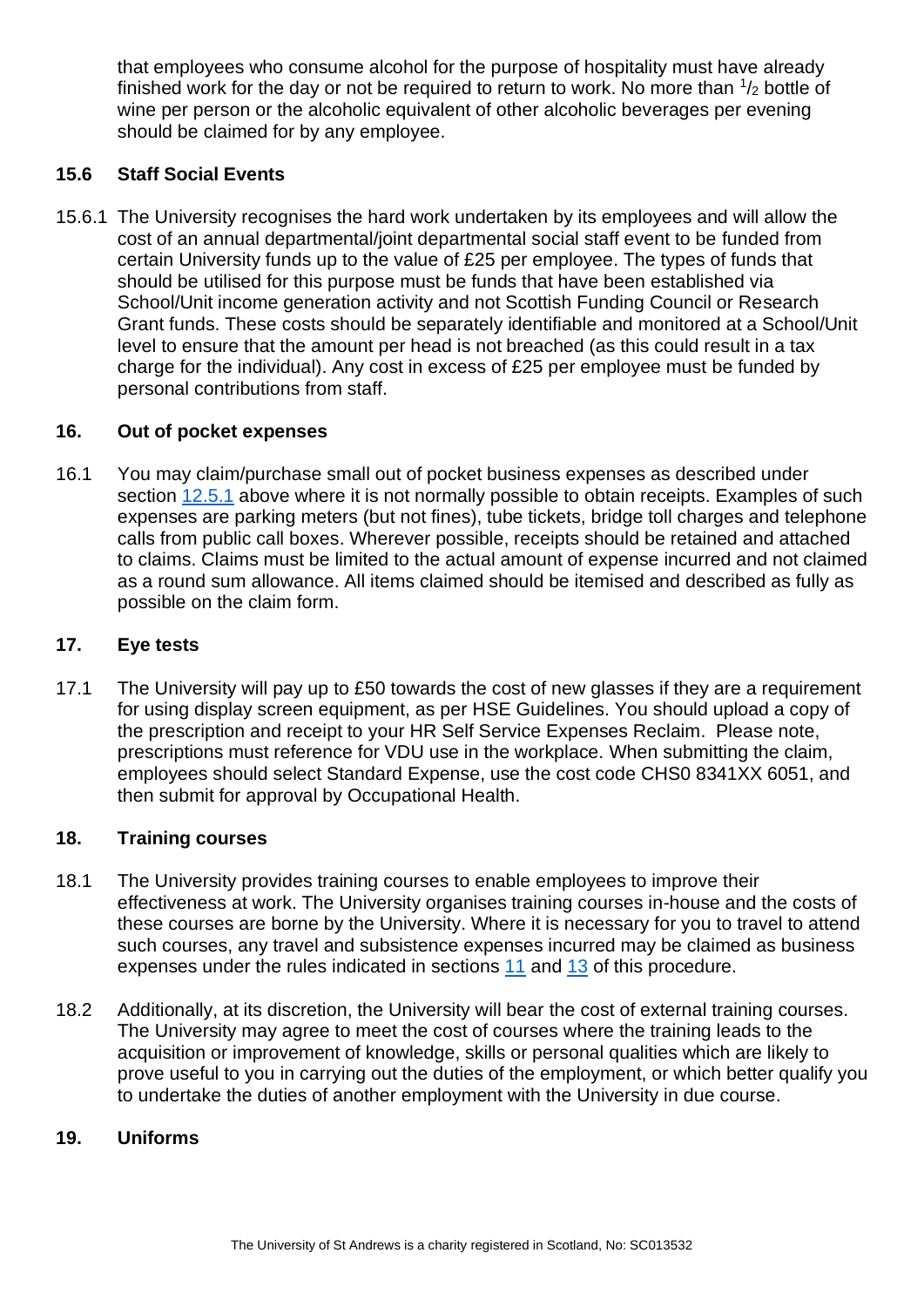- 19.1 The University will provide uniforms for some employees. The provision of clothing will be arranged by the University.
- 19.2 The University logo will be imprinted/stitched into or otherwise permanently attached to all clothing provided, other than safety helmets.
- 19.3 No tax or NIC liability arises in respect of university clothing provided under the terms described above (19.2) and details need not be reported in personal tax returns.

# <span id="page-12-0"></span>**20. Professional subscriptions**

20.1 Personal Professional subscriptions for employees are not normally reimbursed by the University. However, if there are benefits to the University as a whole, by being a member of an organisation, or if membership of a professional body is a stated requirement of the employee's role when advertised, and is listed in HMRCs approved Professional organisations and learned societies then payment may be allowable but this must be agreed, prior to the expense being incurred by the budget holder. Where tax is payable, this will normally be borne by the employee and not by the University.

# <span id="page-12-1"></span>**21. Telephone calls and IT related expenses**

- 21.1 Home and telephone calls: Employees that are required to make business calls on their home or mobile telephones must attach the appropriate bill to the expenses claim form with the relevant business calls highlighted and only these will be reimbursed. If you are away on business overnight and need to make essential personal calls, see section [12.5.1.](#page-9-2)
- 21.2 In all cases provision of top up cards for Pay as you Go services are not permitted as HMRC rules cannot be met.
- 21.3 Broadband and Internet Connections The University will not reimburse employees for broadband or internet connections as the University cannot demonstrate sole and exclusive business use to satisfy HMRC guidelines.
- 21.4 The University recognises there will be exceptional cases where it is an absolute necessity for employees to work from home, using a dedicated internet connection. In these circumstances the University shall arrange for direct provision of the service, following approval by both the Head of School/Unit and the appropriate member of the Principal's Office.

#### <span id="page-12-2"></span>**22. Removal and relocation expenses for employees**

- 22.1 Removal and relocation costs as set out below will be borne by the University, to a maximum of £8000 for qualifying purposes dependant on Relocation package (Section 4 of the [Removal and Relocation policy\)](https://www.st-andrews.ac.uk/hr/salariesandpensions/removalandrelocationpolicy/).
- 22.2 You will be entitled to removal and relocation costs if you change your only or main residence as a result of:
	- You are a newly appointed employee.
	- You move from a location of more than 30 miles from the University to a location nearer to the University.
	- Your initial contract is for a period of more than 12 months (minimum of 366 days) and the post is funded by the University and not external money. (Employees appointed to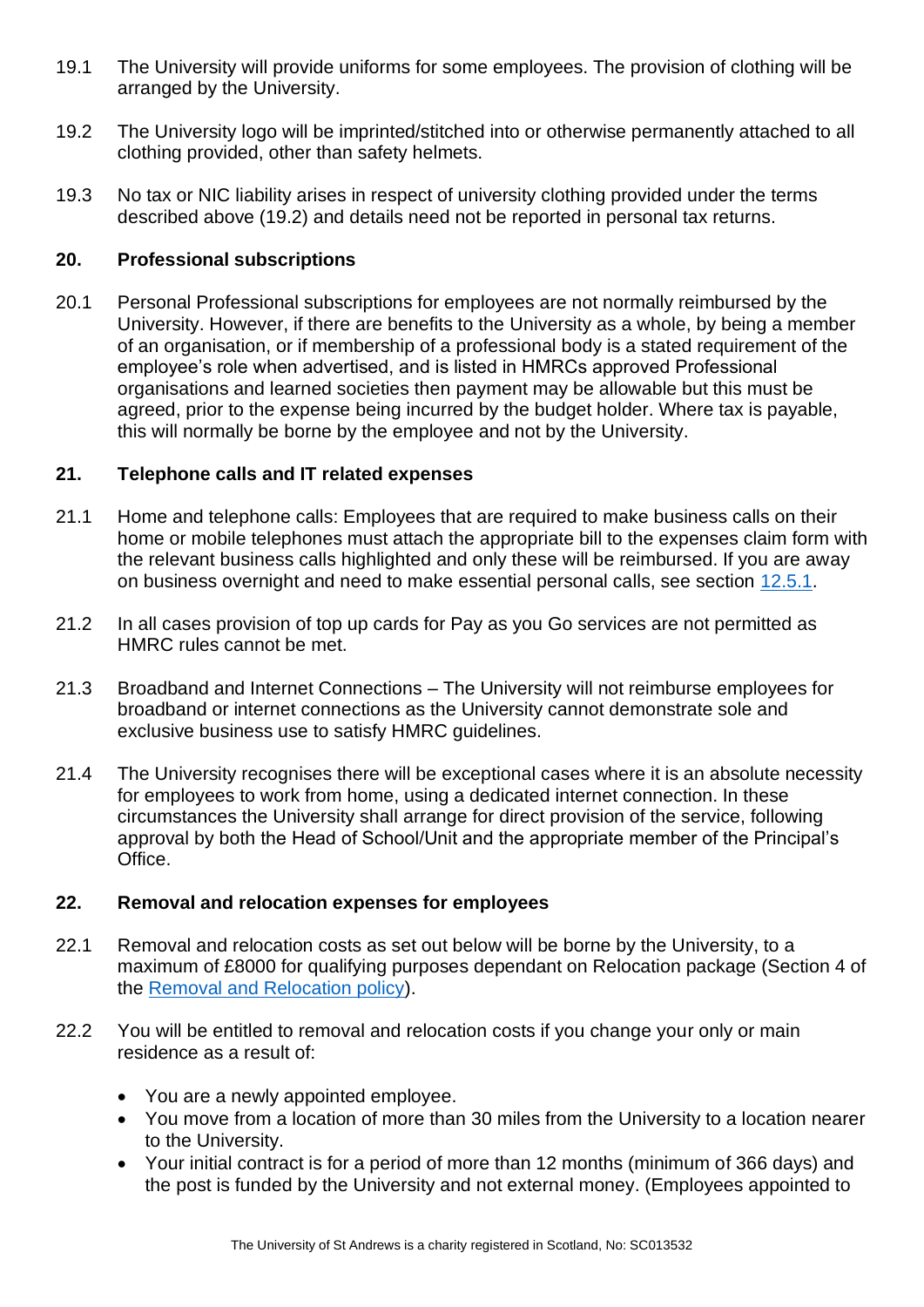posts financed by outside bodies are NOT eligible for grants towards removal expenses unless exceptional circumstances are approved by the Master or the Quaestor and Factor).

- There is only one relocation package per household e.g. if a husband and wife/partner are both employed by the University and are moving from the same address, only one partner can make a claim for reimbursement.
- Your claim is submitted within 12 months of the start of your employment.
- 22.3 Removal and relocation expenses will only be paid if they have been authorised by the Payroll & Pensions Manager as part of the agreement for any of the three instances outlined above in a)-c). This element of the procedure applies to all staff, with initial contracts for over 366 days, which are funded through general funds. Expenses for staff funded by outside bodies will not normally be reimbursed unless exceptional arrangements are approved in advance by a member of the Principal's Office.
- 22.4 The reason for the relocation must be in order to allow you to have your only or main residence within an appropriate distance from the University that will enable you to perform your duties. This will not apply where your former residence is within a reasonable daily travelling distance of that place of work. The University will
	- Make payments to you on receipt of a properly completed expenses claim supported by receipts: or
	- Make payments on your behalf on receipt of an invoice addressed to the University of St Andrews.
- 22.5 Reimbursement will only be for items of qualifying expenditure. Qualifying expenditure will be restricted to the following items.
	- Removal (by sea and/ or land) of furniture, and personal effects based on the lowest of three estimates. Employees may wish to use a removal firm other than the one, which submitted the lowest estimate. In these circumstances the University will reimburse the cost of the lowest estimate and the member of staff must pay the difference.
	- Costs of storage if there will be a delay between vacating your former residence and entering your new residence, except where the delay is at the choice of the member of staff, in which costs of storage are not recoverable.
	- Stamp duty.
	- Reasonable property valuation expenses.
	- Legal fees connected with the buying of a new residence and /or the selling of your former residence.
	- Advertising costs and /or estate agent costs incurred in selling your former residence.
	- Short-term rental costs for periods where you are incurring rental costs in addition to mortgage costs associated with your former residence in advance of sale of the former residence.
	- For employees relocating from overseas, the cost of an economy air flight for the employee, partner and children. Airfares in excess of economy level will not ordinarily be reimbursed. In certain circumstances, it may be more convenient and/or less expensive for an individual to move their belongings themselves, e.g. by hiring a van or making one or more car journeys. Please contact the Payroll & Pensions Manager for confirmation that this will be acceptable.

22.5.1 Please note that pets are not included in any qualifying costs.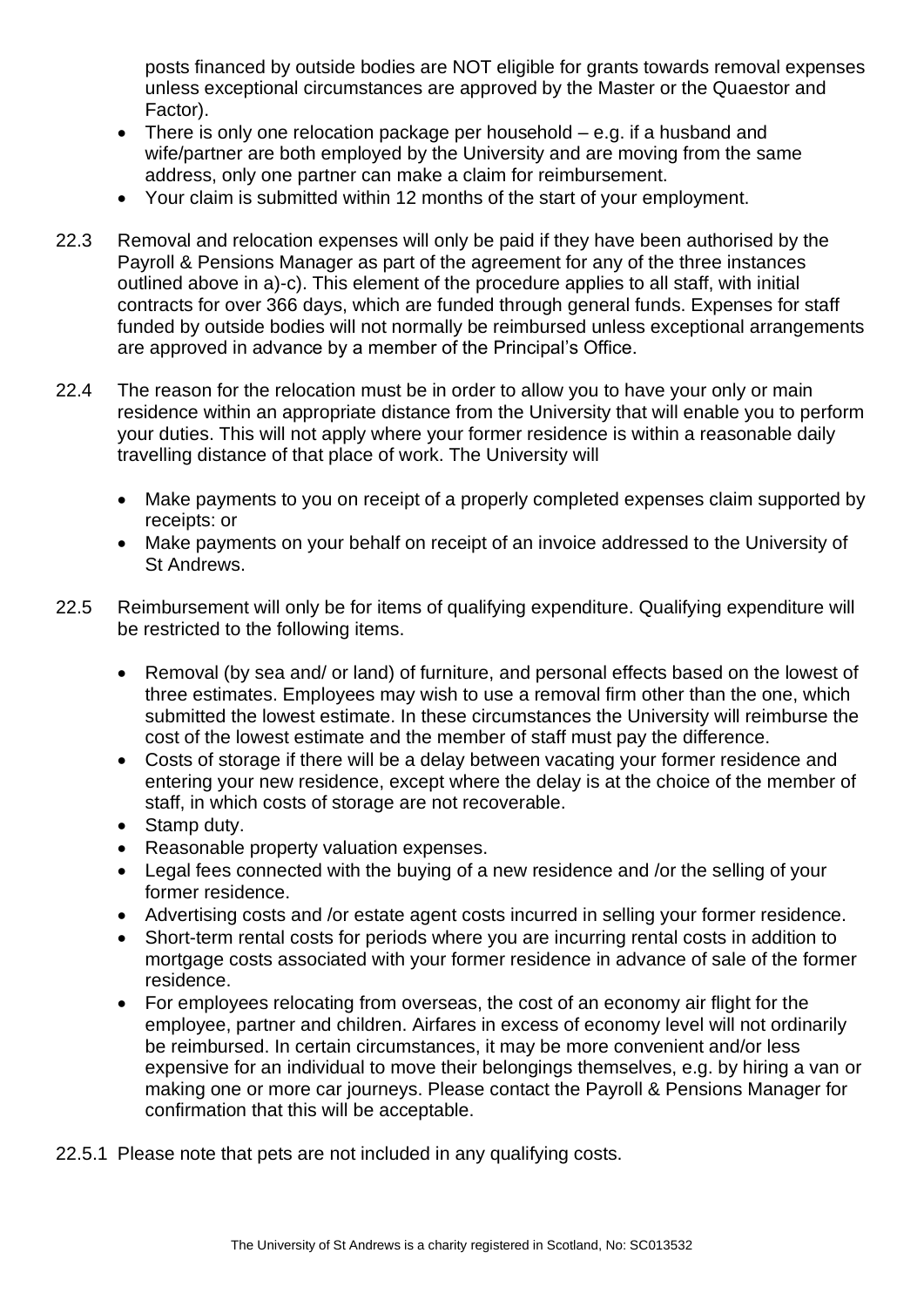22.6 It must be noted that if you resign from your post within 2 years then you will be required to reimburse the University any relocation expenses that have been paid to you. The following rates will apply:

| 6 months or less         | 80% |
|--------------------------|-----|
| 6 months $-1$ year       | 60% |
| 1 year $-$ 18 months     | 40% |
| $18th$ months $-2$ years | 20% |

#### **22.7 How to claim reimbursement**

- 22.7.1 The three original estimates for removal expenses (or email attachments on headed paper) should be forwarded to the Payroll & Pensions Manager for approval.
- 22.7.2 The receipted invoice from the removal company for actual expenses incurred and receipts for travel expenses should be submitted to the Payroll & Pensions Manager on a staff expenses claim form. Agreement with the University via the Payroll & Pensions Manager is to be sought in advance. If the employee wishes the University to pay the company direct, they must inform the company of this and then the invoice should be sent direct to the Payroll & Pensions Manager.
- 22.7.3 The University reserves the right to refuse to meet costs, which are not covered by the regulations and have not been agreed in advance by the Payroll & Pensions Manager.

# <span id="page-14-0"></span>**23. Support**

| <b>Version</b><br>number | Purpose /<br>changes                                                                                    | <b>Document</b><br>status | <b>Author of</b><br>changes, role<br>and school / unit | <b>Date</b> |
|--------------------------|---------------------------------------------------------------------------------------------------------|---------------------------|--------------------------------------------------------|-------------|
| 1.0                      | Migration of the<br>policy to the<br>Governance Zone.                                                   | <b>Published</b>          | Shona Donohoe<br>Human<br><b>Resources</b>             | 02/07/2019  |
| 1.1                      | Change of<br>classification from<br>internal to public.                                                 | Published                 | <b>Lisa Stewart</b><br>Human<br><b>Resources</b>       | 12/11/2019  |
| 1.2                      | Change of Payroll<br>and Pension<br>Manager details.                                                    | Published                 | <b>Lisa Stewart</b><br><b>HR</b>                       | 11/12/2019  |
| 1.3                      | Change to review<br>date                                                                                | <b>Published</b>          | <b>Lisa Stewart</b><br>HR                              | 22/02/2021  |
| 1.4                      | New section<br>added $@$ 10.6                                                                           | Published                 | Calli Hopkinson<br>Finance                             | 08/06/2021  |
| 1.5                      | Change to section<br>17: Eye tests to<br>align with wording<br>on the health &<br>wellbeing<br>webpage. | Published                 | <b>Lisa Stewart</b><br><b>HR</b>                       | 16/08/2021  |
| 1.6                      | New paragraph<br>added at 11.6.4                                                                        | Published                 | <b>Lisa Stewart</b><br><b>HR</b>                       | 25/08/2021  |

23.1 If you have any queries regarding this policy please contact the Payroll and Pensions [Manager.](https://www.st-andrews.ac.uk/hr/hrstaff/)